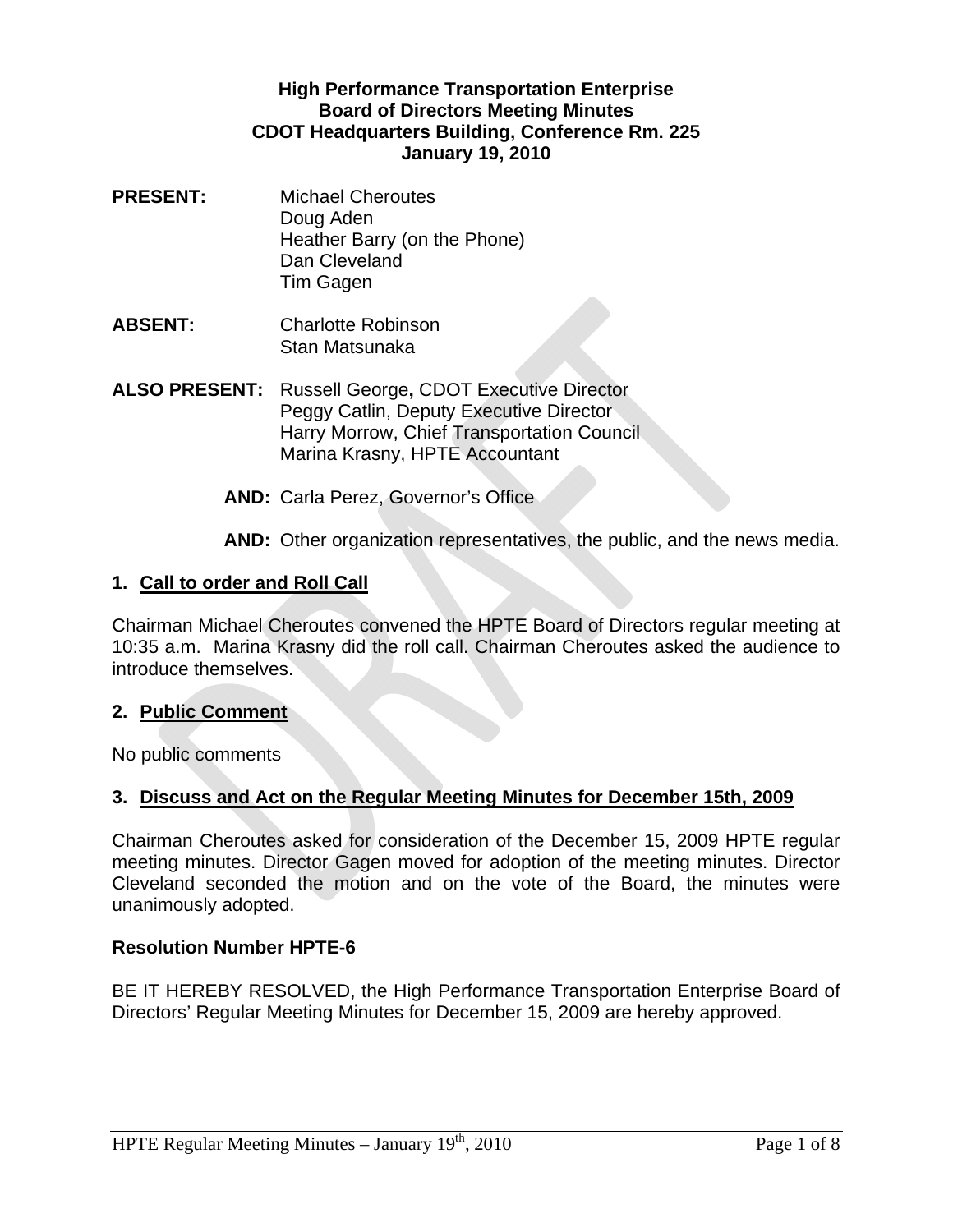# **4. Follow up Discussion on HPTE Director Hiring Options and Qualifications**

Chairman Cheroutes thought that there was good progress made focusing on alternatives. There was a sense that people were thinking in terms of an Interim Director arrangement and that it made most sense to look at existing contracts that may have existed with the Tolling Enterprise or with CDOT in general to see if there was anything with sufficient scope. Since that session a lot of time was spent trying to refine the functions list and to review the existing contracts to see what was out there to take advantage of. Several conversations took place with a few interested people.

Carla Perez reviewed the new handout regarding Director qualifications with the Board. The handout summarized the types of essential functions and activities the board might need to support their work over the next year. There are four major categories of functional activities that can help the Board to evaluate whether or not it is time to hire a fulltime Executive Director after a year of an interim contract.

- Define and develop internal organizational structure which includes activities such as By-laws, Articles of Organizations, strategic goal setting, policies and procedures, Executive Director and etc.
- Establish communication and outreach program. The importance of the Board being able to communicate with parties within corridors that may have an interest with working with HTPE to move the projects forward. Developing the materials needed for effective communication with Stakeholders within the various corridors
- Evaluating projects, starting with discussions with regions regarding various corridors and moving towards more technical evaluation such as establishing criteria for what to look at for the particular corridors and how to begin to evaluate or prioritize.
- Continuation of the I-25 HOT Lanes. Making sure that fiduciary responsibility of the Board continues to be an ongoing activity and that all obligations associated with that continue.

Director Cleveland asked about our current outreach approach in terms of sending out the minutes to all the regions and councils of governments. Marina Krasny responded that all information is posted on the CDOT website along with the Transportation Commission documents. The distribution list is also expanding as people request to be included. Chairman Cheroutes pointed out that more focused outreach occurs now on a more ad hoc basis and we really need to get into it in a more institutionalized way.

Director Aden stated that because of the way the legislation is structured we need to get the sense of where the local governments are at that would be impacted by some of the potential projects. Since their support and 100 percent buy-in is needed to move forward on anything, it is very important to have an understanding of their positions.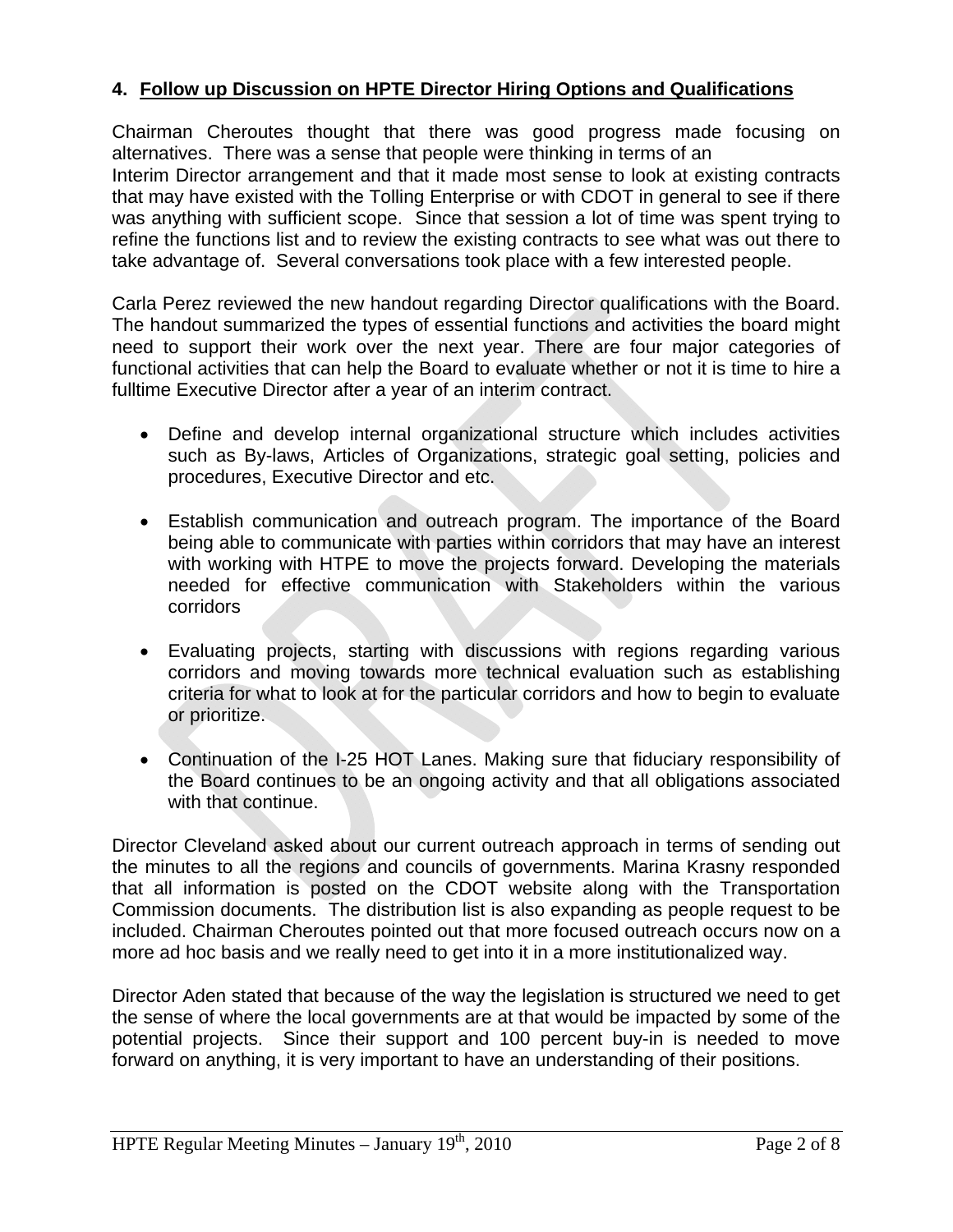Chairman Cheroutes responded that the only communication right now is through CDOT website and we are currently checking into the possibility of developing our own website to make easier for people to see the information.

Carla Perez pointed out that since the Stakeholders may be different by corridor, we might need to develop different types of materials in relationship with to those corridors.

Director Gagen thought that it is very important to have a board face and proper staffing side. The Stakeholders need to know that we are very active and we on the ground type of group.

Overall, the Board agreed that presented summary covers all major areas.

Chairman Cheroutes and staff reviewed all existing non-project specific contracts and have not been able to find many with a scope that is extensive enough to comprehend the functional outline. We discussed several alternatives including bringing in a Senior Executive under the department umbrella at whatever cost that would be to the Enterprise, advertising for consulting services, and looking for existing contracts. The HNTB contract, which has been discussed in the past, seems to be broad enough to cover the Executive Director functions. We had a discussion with HTNB regarding how this task could be structured under our contract and we'll be talking about that later.

Chairman Cheroutes addressed Executive Director George regarding day to day staff support for the Board that is missing in his opinion. Marina and Peggy have been helping with brining things together; however, they both have other responsibilities within the CDOT. He would like see someone dedicated to the Board similar to the support staff for the Transportation Commission. Executive Director George expressed that he would like to continue that discussion.

# **5. Overview of the corridor projects**

Chairman Cheroutes started the discussion with the reminder that the next meeting will take place in Frisco and date has been changed to February  $3<sup>rd</sup>$  to accommodate the I-70 Coalition Group. HPTE Board will have a joint meeting with them open to the public to get a sense of where they are on various ideas for that corridor.

Peggy Catlin has put together some helpful information regarding three projects: C470, US 36, and I-25 North up into Larimer County. She introduced Tony DeVito, Region 1 RTD and Chuck Attardo, Region 1 Environmental Manager to provide an overview of the I-70 East Corridor.

# I-70 Corridor

Over the past 10 years, Region 1 has been involved in the Tier 1 programmatic study and in 2004 a draft document was released with 21 alternatives for the corridor. Shortly after that release the project came to a grinding halt because of the political sensitivity and some of the concerns that were raised. There was a collaborative effort recommendation was developed. Basically the recommendation took a multi-modal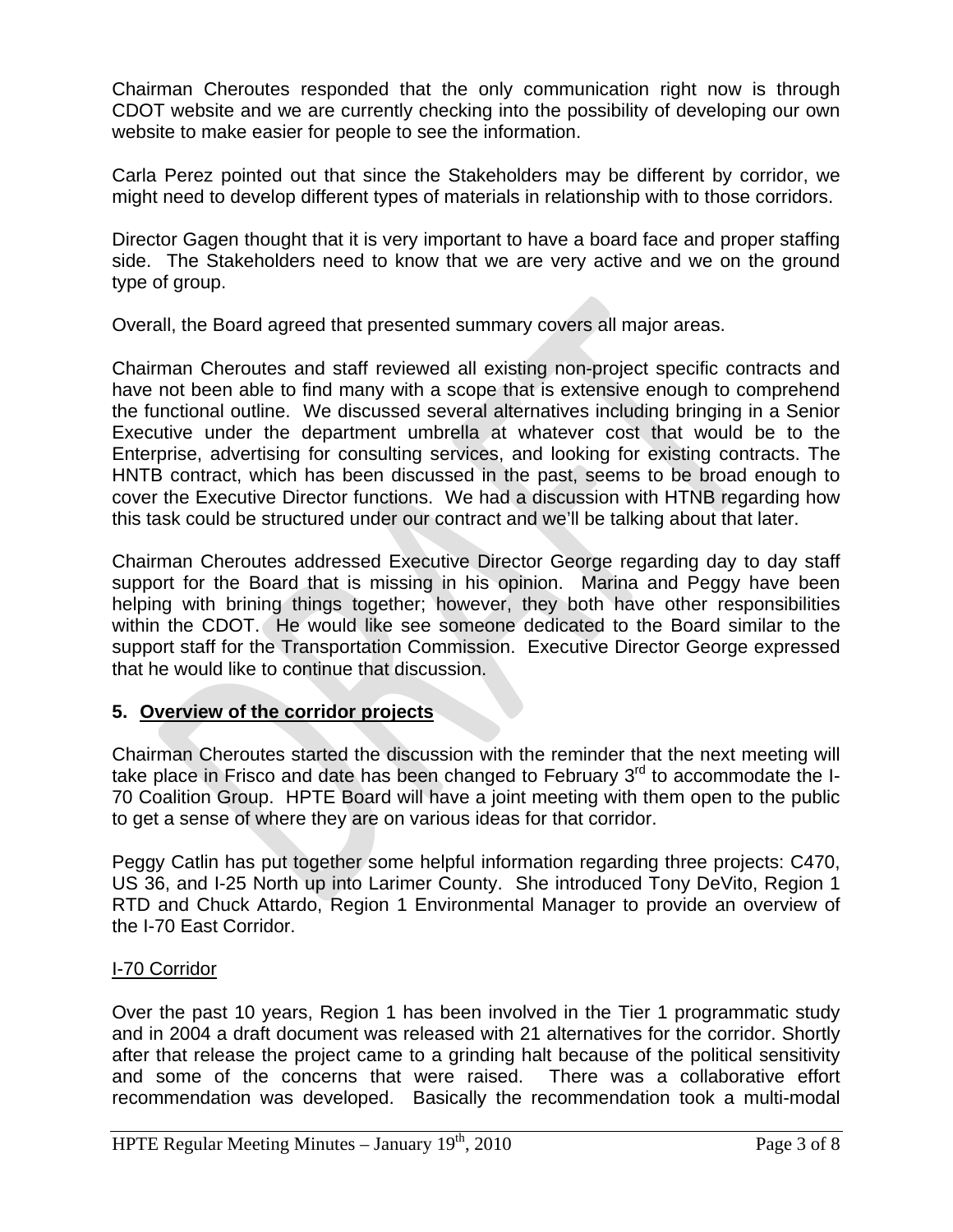HES advanced guide way approach to this corridor. It identified non infrastructure related components advanced guide way systems, highway improvements that were specific and other highway projects that could be done. The recommendation is a blend of a lot of the 21 alternatives.

They are currently working with FHWA to move it to a release of a final programmatic EIS. From there they can start working on some solutions which can bring some immediate improvements to this operational system that are much needed. It is a 144 mile corridor that runs from the park-n-rides from the hogbacks all the way up to the Eagle Airport.

They have been asked whether or not tolling had been considered. It was never fully screened out of any of the alternatives in the draft. They were relying on about \$200 million identified in SB-1 funding as the primary source of moving the corridor forward. With the evaporation of SB-1 funds they are wondering what the future is. One of the things that spun out of the success of the collaborative effort is the formation of the I-70 Coalition. This topic will be discussed further when HTPE meets with the I-70 Coalition later. The Coalition has been very supportive at looking at Tolling as a funding option. There have been some open discussions. A possible next step would be working with the HPTE on a feasibility study or a white paper that would get them to what th Enterprise can bring to the corridor. The atmosphere on the corridor from 2004 to now is at a point where everybody just wants to move something forward. He believes it's an optimal time, an optimal corridor to try something.

Chairman Cheroutes asked if is there a priority list of increments that have a major impact on what goes on at that corridor. Tony DeVito stated that a lot of the focus has been on the TDM managing existing lanes. The Rocky Mountain Rail Study is trying to determine on the advanced guide what a feasibility of a high-speed rail component would be. Some specific highway improvements they are looking at include a six-lane component from Floyd Hill through the Twin Tunnels including a bike trail on the frontage road from Idaho Springs east to Hidden Valley. Empire Junction is one of the identified points, an eastbound auxiliary lane from Eisenhower to Herman Gulch, a westbound auxiliary lane from Bakerville to Eisenhower. There were other improvements identified from east Glenwood Springs, Gipson, Eagle County Airport, Eagle, Edwards, Avon, and Minturn. There is a list of about fourteen interchanges all the way to Georgetown that could be identified for some sort of improvement options. Tony DeVito will provide the Board with the copy of the consensus recommendations.

Director Aden asked if they have to go through another site specific EIS process. Tony DeVito responded that they have to go through a site-specific environmental clearance which will be determined at each location.

Peggy Catlin pointed out that the original feasibility study in 1984 looked at only tolling the Tunnels. She wondered if the Coalition has now expanded their view for what might be tolled. Tony DeVito responded that based on the past several meeting he believed the I-70 Coalition philosophically has changed their views. Director Gagen confirmed that the group has become more practical in their views due to the evaporating funding.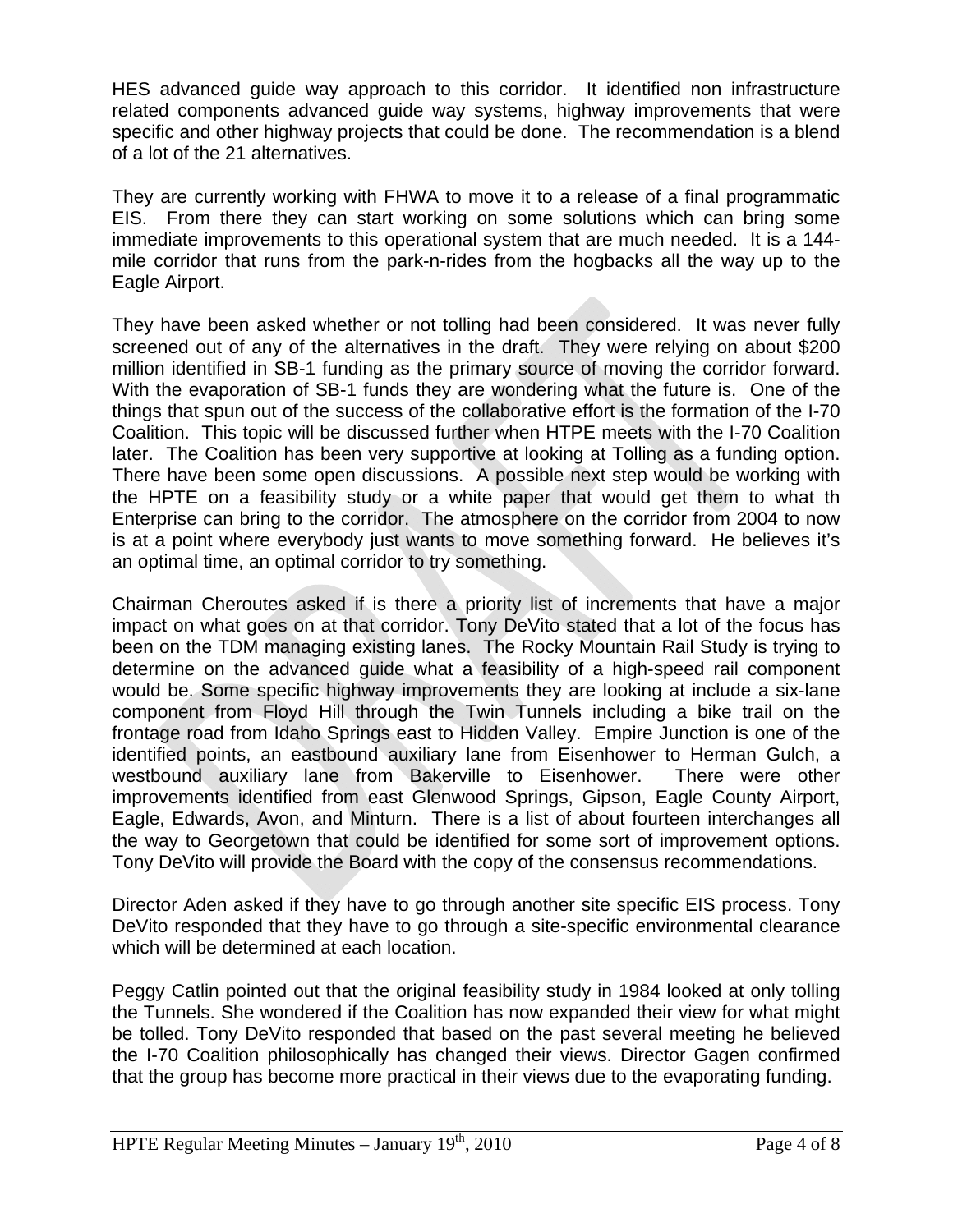Tony DeVito stated that the main focus right now is to get the Record of Decision before looking into financing and other specifics from the programmatic perspective. His recommendation would be to give the priority to the "bottleneck" areas, because solving those problems will bring immediate visible results and will start building the momentum for the larger projects. The anticipated timing for the Record of Decision is 2011.

# C-470

Peggy Catlin presented an overview of the C-470 corridor. There was a proposal for managed lanes for C-470. The initial process started with Region 6 completing an Environmental Assessment (EA). The EA was completed and signed during February 2006. After the signing of the document, there was no consensus reached regarding preferred alternative for C-470 corridor. Therefore a decision document was not pursued.

There are currently two general purpose lanes in each direction of C-470. The EA preferred alternative would keep the two existing general purpose lanes in both directions. One buffer separated managed lane would be added to both directions of C-470 from Kipling to Wadsworth and also, two barrier separated managed lanes in both directions from Wadsworth to I-25 would be added.

To allow access to the managed lanes, slip ramps from the general purpose lanes would have been located between Lucent and Broadway, Broadway and University and between Yosemite and I-25. In addition to the slip ramps, direct connections would have to be used at Colorado Boulevard, Quebec, and I-25. The estimated construction cost of EA was over \$300 million. Some other options included buffer separated lanes, which could reduce the cost. Currently the AARA project is reconstructing the general purpose lanes, which would cause the original estimate to change.

Because the information is dated, a re-evaluation of the EA would need to be performed. To determine how to proceed, meetings with Federal Partners and Stakeholders (Douglas County, Arapahoe County, Jefferson County, City of Centennial, City of Lone Tree, Park Meadows Metropolitan District, Highlands Ranch Metropolitan District, Highlands Ranch Community Association, Colorado State Parks, and City of Aurora) would be necessary. The traffic numbers and cost will need to be updated to reflect current information. The timeline to perform a re-evaluation would be approximately ten to twelve months and would cost \$750,000 to \$1,500,000. A phase approach could be used by constructing one managed lane, then using the revenues from the managed lane to help fund construction for additional projects.

There were issues with C-470 and Santa Fe interchange. Region Six has proceeded with clearing the flyover from southbound to eastbound. The flyover was cleared separately with a Categorical Exclusion (CE). The Transportation Commission approved a 1601 System Level Feasibility Study in December 2009.

Reza Akhavan added that since the Record of Decision was issued on preferred alternative for US 36, the dynamics in the corridor have changed possible opening new opportunities for us in C-470 corridor.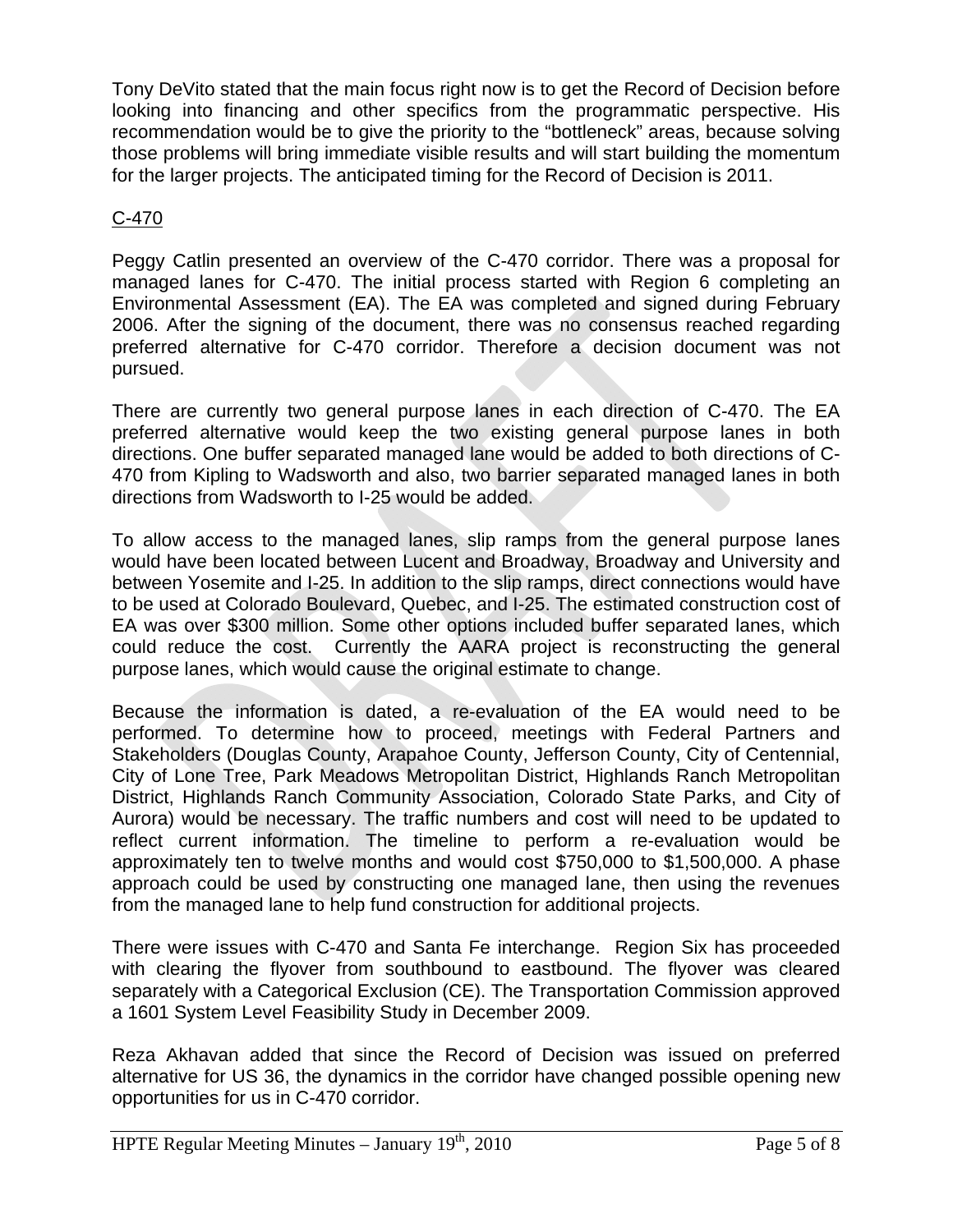Jim Paulmeno pointed out that there is recognition of the limited funding among stakeholder and they might be open to the options they opposed in the past to bring in funding into the corridor.

In order for the Enterprise to become a Stakeholder in the C-470 corridor, they will need to take a proactive approach.

# US 36

The Corridor Governments Committee (CGC) Technical Support Committee proceeded through the draft FEIS for the US 36 corridor. After the draft FEIS was completed, a Preferred Alternative Committee was formed. The Preferred Alternative Committee made recommendations for the preferred alternative to be included in the FEIS and ROD.

The final Environmental Impact Statement (FEIS) was signed, and the preferred alternative includes a combined bus rapid transit component that operates in one managed lane in both directions. The preferred alternative also includes a bikeway and auxiliary lanes along the entire corridor.

The Record of Decision (ROD), which is the first phase of the US 36 corridor, was signed in December 2009. This phase included the one managed lane and a bikeway. The estimated cost of the first phase was \$550 million.

The Stakeholders (Adams County, Boulder County, Jefferson County, City and County of Denver, City of Louisville, City of Superior, City of Boulder, City and County of Broomfield, FHWA, FTA, RTD, US Army Corps of Engineers, and 36 Commuting Solutions) applied for various TIGER grants that had a range of \$100 million to \$200 million through the AARA funding. There is \$60 million in State funding that would be available for this project if the ARRA funding is received.

If the Stakeholders secure \$260 million from the TIGER grant, the grant money would be used to construct a managed lane from I-25 to the Interlocken interchange. However, if the Stakeholders only secure \$160 million, the grant money would be applied construct a managed lane between I-25 and Broomfield interchange. If a TIGER grant is not received, a small project will be completed to reconstruct a potion between  $92^{nd}$  and 104<sup>th</sup> Avenues. There is not a lot of capacity to sell on this stretch so the potential revenue stream is not significant enough to attract private sector partner.

Jim Paulmeno confirmed that the next step is just waiting to hear whether the ARRA funding is awarded. The receivers of the TIGER grant are scheduled to be announced in February 2010.

Russ George used US 36 as an excellent example of smaller communities and local organizations coming together. This coalition was able to be productive and proactive and accomplish a common goal. Russ George would like to see CDOT taking a lead on forming something similar in the C-470 corridor.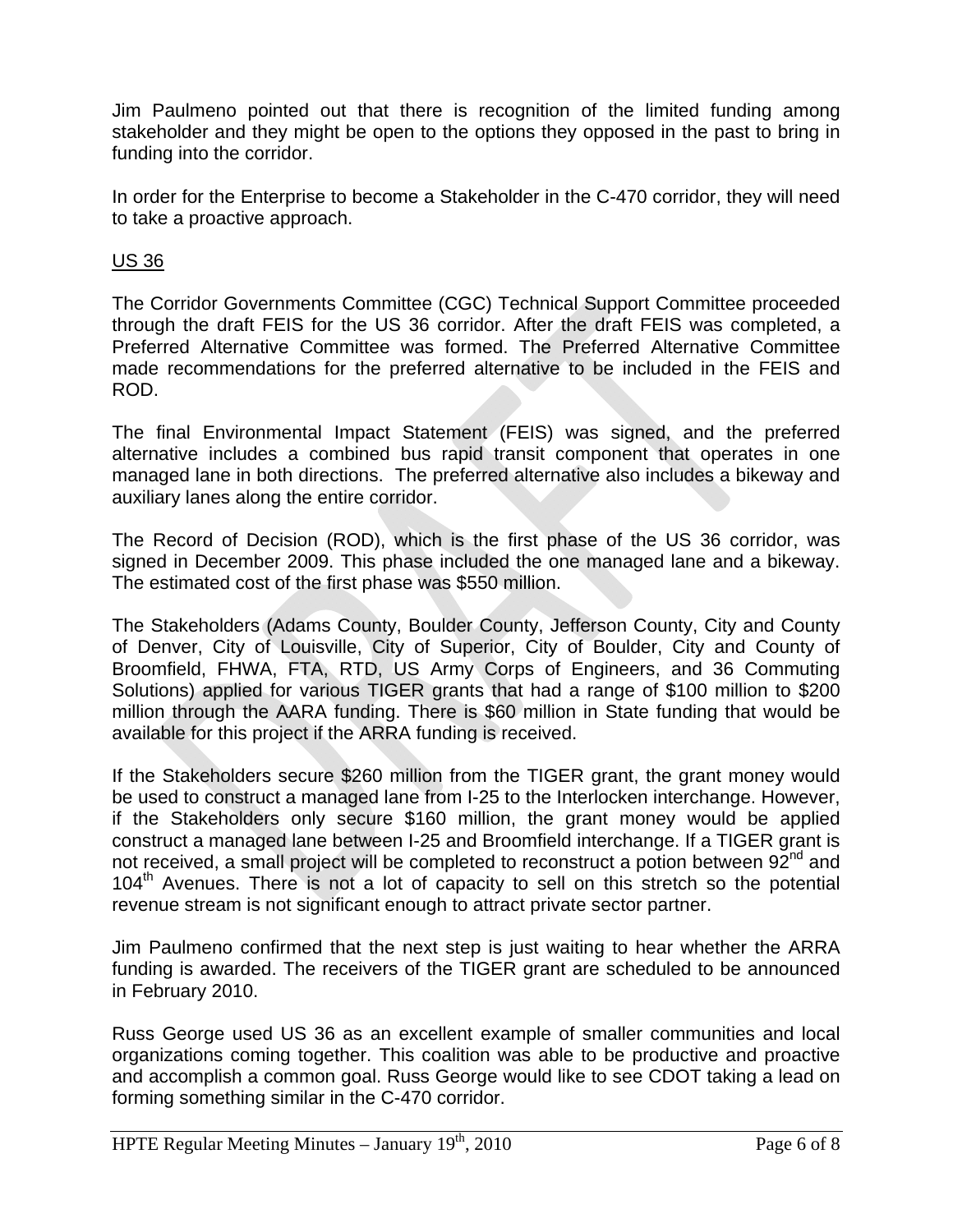# North I-25

Peggy Catlin presented an overview of the North I-25 project. The draft Environmental Impact Statement is complete and the final statement is schedule to be complete December 2010 with the Record of Decision in spring 2011.

The preferred alternative in that corridor includes:

- One new general purpose lane each direction adding capacity from SH 66 to Fort Collins SH 14;
- Additional buffer separated managed lane form the end of existing managed lane to SH 14 in Fort Collins;
- Reconstruction of 16 interchanges:
- Express bus service on I-25:
- Commuter rail from Fort Collins to Longmont and then to Thornton;
- Commuter bus on US 85 from Greeley to Denver with queue jumps and transit signal enhancement at 17 locations.

Estimated cost of this project is \$2.6 billion (in 2005 dollars), which includes commuter rail. Region 4 has put together a phased funding plan. There are many different stakeholders in this project. Peggy turned it over to Myron Hora to go over the phasing specifics.

Phase I (2035) - \$640 million includes:

- Additional lane from SH 66 to SH60 including the intersections;
- Right-of-Way acquisitions to set the stage for the commuter rail in the future;
- Right-of-Way acquisitions for the bus service from Greeley;
- A few other operational improvements.

Phase II (2055) - \$975 million includes:

- Commuter bus operation form Longmont to Loveland;
- Continuation of roadway work from SH 60 to Fort Collins.

Phase III (2075) - \$975 million includes:

- Addition of the fourth lane in each direction from Fort Collins to US 36 ;
- Finishing the commuter rail.

Peggy Catlin pointed out that there was some discussion regarding interim strategies. One of which is that wide shoulders on the stretch from US 36 going up north could be converted into the interim managed lanes. This could start generating some revenue early on to be used for maintenance and the bigger project down the road.

Myron stated that currently, consultants are looking into revenue projections and traffic modeling based on this preferred alternative. Also, one of the early action items could be the extension of existing managed lanes up to  $120<sup>th</sup>$  avenue, which is where the traffic starts during the peak hours. There was a discussion with the NATA group regarding this improvement and they expressed their support for the project.